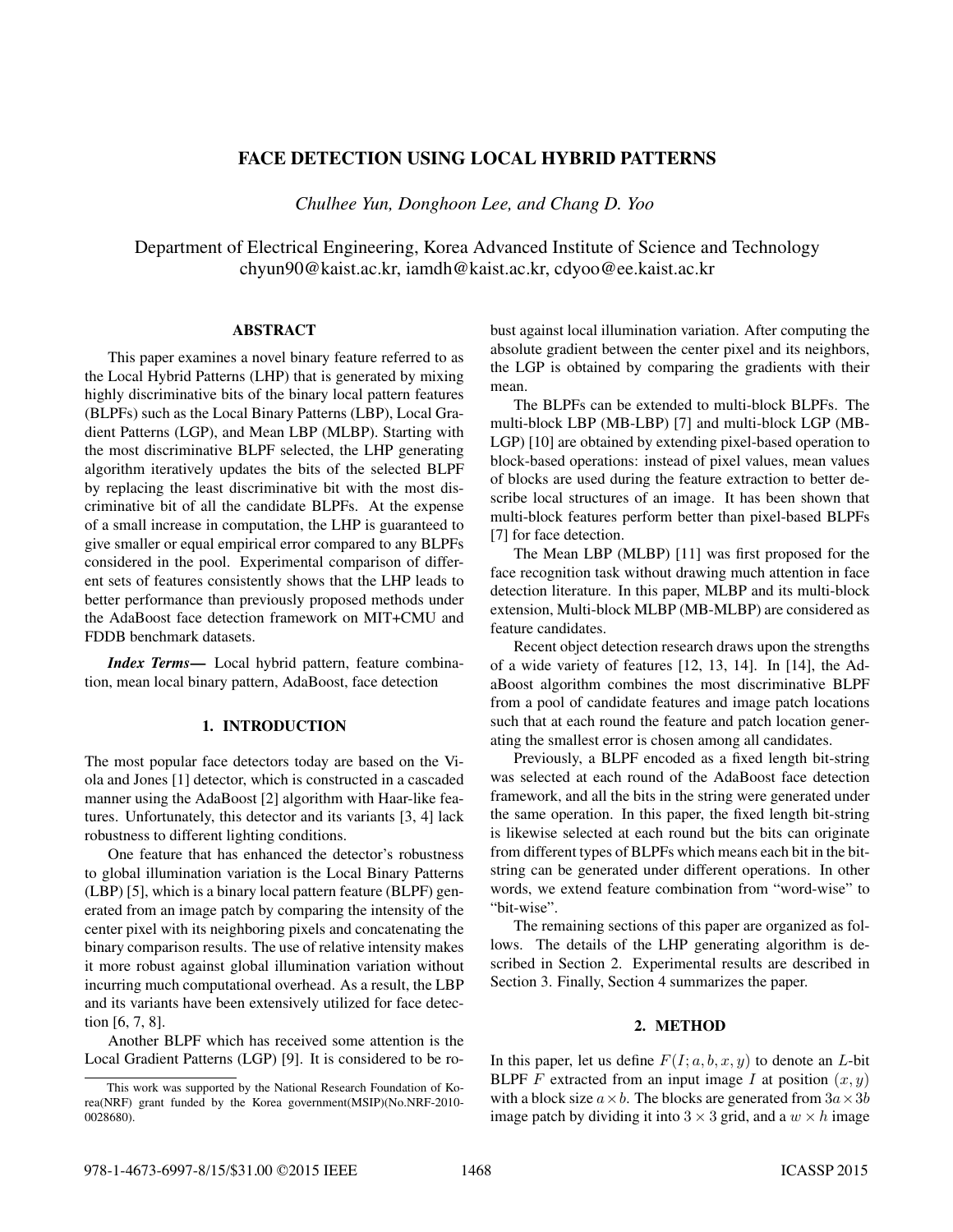contains  $(w - 3a + 1) \times (h - 3b + 1)$  patches. Note that LBP and LGP are computed using  $1 \times 1$  size blocks (or pixels).

When training a face detector using word-wise methods, AdaBoost algorithm calculates errors of all BLPFs and patch positions  $F_i(\cdot; a, b, x, y)$  using the training images and chooses the best feature  $\vec{F}$  and patch  $(\hat{a}, \hat{b}, \hat{x}, \hat{y})$  which shows the smallest empirical error. The error is calculated as follows. For each feature and patch, we construct two histograms  $H_p$  and  $H_n$  for positive and negative datasets, respectively. The histograms have  $2^L$  bins, each corresponding to a feature value. Given  $m_p$  positive training images  $I_{p1}, \dots, I_{pm_p}$  and their weights  $w_{p1}, \dots, w_{pm_p}$ , the height of the histogram  $H_p$  at feature value v is  $H_p(v) =$  $\sum_{j=1}^{\widetilde{m}_p} \mathbf{1}\{F_i(I_{pj}; a, b, x, y) = v\} w_{pj},$  where  $\mathbf{1}\{\cdot\}$  is the indicator function.  $H_n$  is constructed in a similar way, and the error of  $F_i(\cdot; a, b, x, y)$  is defined as  $\epsilon(F_i, a, b, x, y)$  =  $\sum_{v=1}^{2^L} \min\{H_p(v), H_n(v)\}.$  The details of the word-wise approaches can be found in [15]. Error calculation requires a significant amount of computation, which makes the number of error calculation a dominant factor in time complexity.

# 2.1. Local Hybrid Patterns

Suppose we are given N types of BLPFs  $F_1, F_2, \ldots, F_N$ , each having P candidate image patches indexed by  $(a, b, x, y)$ . Also, we assume that all features have bit length L. The word-wise methods need to perform  $PN$  error calculations.

The intuitive idea of this paper is to find the most discriminative  $L$  bits from  $N$  types of BLPFs. However, exhaustively examining all possible combinations of bits is almost computationally impossible. Each image patch produces  $NL$  bits, and L bits should be chosen; in total, there are  $P \times {NL \choose L}$  candidates compared to  $PN$  candidates in the previous methods. For instance, in our biggest experiment setting ( $P = 1,517$ ,  $N = 3$ , and  $L = 8$ ), the number of candidates explosively increases from 4,551 to 1,115,709,507. This makes conventional feature selection algorithms such as AdaBoost and random forests [16] infeasible to use; we have to test billions of candidates during each round.

Our method remedies this problem by effectively and efficiently choosing the discriminative bits in a greedy manner as described in Algorithm 1. First, we now define the  $N$  BLPFs as sets consisting of their bits:  $F_i = \{f_i^1, \dots, f_i^L\}$ . We also define an error calculation function  $\epsilon(F, a, b, x, y)$  which takes a set of BLPF bits F and an image patch  $(a, b, x, y)$ , and returns the empirical error through the error calculation procedure described at the beginning of this section.

We firstly choose the  $N + 1$  candidate patches from P patches based on errors of original features: N with the smallest errors on individual features (lines 1–4), and one with the smallest average error (lines 5–6). Then we perform a greedy local search on each patch. Starting from the L bits of the best feature on the patch, we iteratively update the bits by: (1) choosing and removing the least conducive bit among the

# Algorithm 1 Extraction process of Local Hybrid Patterns

// *Obtain patch locations*

- 1: for  $i = 1$  to N do
- 2:  $(\hat{a}_i, \hat{b}_i, \hat{x}_i, \hat{y}_i) \leftarrow \operatorname{argmin}_{(a, b, x, y)} \epsilon(F_i, a, b, x, y)$
- 3:  $\hat{F}_i \leftarrow F_i$
- 4: end for
- 5:  $(\hat{a}_0, \hat{b}_0, \hat{x}_0, \hat{y}_0) \leftarrow \text{argmin}_{(a, b, x, y)} \sum_{i=1}^{N} \epsilon(F_i, a, b, x, y)$
- 6:  $\hat{F}_0 \leftarrow \operatorname{argmin}_{F \in \{F_1, \dots, F_N\}} \epsilon(F, \hat{a}_0, \hat{b}_0, \hat{x}_0, \hat{y}_0)$

// *Local greedy method to obtain LHP*

|     | 7: for $i=0$ to N do                                                                                                                                             |
|-----|------------------------------------------------------------------------------------------------------------------------------------------------------------------|
|     | // Initizlizing                                                                                                                                                  |
| 8:  | $F_{\text{sel}}^i \leftarrow \hat{F}_i$ ; $F_{\text{unsel}}^i \leftarrow (\cup_{i=1}^N F_i) \backslash \hat{F}_i$                                                |
| 9:  | $e_{\text{cur}}^i \leftarrow \epsilon(\hat{F}_i, \hat{a}_i, \hat{b}_i, \hat{x}_i, \hat{y}_i); c \leftarrow 0$                                                    |
| 10: | while $c < L/2$ do                                                                                                                                               |
|     | <i>ll Select the least discriminative bit</i>                                                                                                                    |
| 11: | $f_{\text{worst}} \leftarrow \operatorname{argmin}_{f \in F_{\text{sel}}^i} \epsilon(F_{\text{sel}}^i \backslash f, \hat{a}_i, \hat{b}_i, \hat{x}_i, \hat{y}_i)$ |
|     | // Remove the least discriminative bit                                                                                                                           |
| 12: | $F_{\rm rel}^i \leftarrow F_{\rm sel}^i \backslash f_{\rm worst}$                                                                                                |
|     | <i>ll Select the most discriminative bit</i>                                                                                                                     |
| 13: | $f_{\text{best}} \leftarrow \operatorname{argmin}_{f \in F_{\text{model}}^i} \epsilon(F_{\text{sel}}^i \cup f, \hat{a}_i, \hat{b}_i, \hat{x}_i, \hat{y}_i)$      |
|     | // Update LHP if error is improved                                                                                                                               |
| 14: | $e_{\text{best}} \leftarrow \epsilon(F_{\text{sel}}^i \cup f_{\text{best}}, \hat{a}_i, b_i, \hat{x}_i, \hat{y}_i)$                                               |
| 15: | if $e_{\text{cur}}^i > e_{\text{best}}$ then                                                                                                                     |
| 16: | $e_{\text{cur}}^i \leftarrow e_{\text{best}}$ ; $F_{\text{sel}}^i \leftarrow F_{\text{sel}}^i \cup f_{\text{best}}$                                              |
| 17: | $F_{\text{unsel}}^i \leftarrow (F_{\text{unsel}}^i \backslash f_{\text{best}}) \cup f_{\text{worst}}; c \leftarrow c + 1$                                        |
|     | // If not, terminate the search                                                                                                                                  |
| 18: | else                                                                                                                                                             |
| 19: | $F_{\rm sel}^i \leftarrow F_{\rm sel}^i \cup f_{\rm worst}$ ; break                                                                                              |
| 20: | end if                                                                                                                                                           |
| 21: | end while                                                                                                                                                        |
|     | $22:$ end for                                                                                                                                                    |
|     | 23: $s \leftarrow \operatorname{argmin}_i e_{\text{cur}}^i$ ; LHP $\leftarrow F_{\text{sel}}^s$                                                                  |

L bits (lines 11–12), (2) calculating errors for  $NL - L$  unselected bits by considering a new pattern consisting of  $L - 1$ remaining bits and one of  $NL - L$  unselected bits (line 13), and (3) replacing the removed bit by most discriminative bit if the training error decreases by replacement (lines 14–17).

Note that in the iterative procedure, the actual exchange is made only if the training error decreases. If not, the local search terminates with the current selection (lines 18–19). We also restrict the maximum number of replacements to  $L/2$ , to facilitate fast training while allowing an adequate number of replacements (line 10). The assumption behind the restriction in the number of replacements is that dominant feature type constructing L bits should be the original feature which made the patch to be chosen, and more than  $L/2$  replacements can change the dominant feature type. After the search algorithm terminates on all  $N + 1$  patches, the feature with the smallest training error is selected to form the new LHP (line 23).

The number of error calculation in our algorithm has no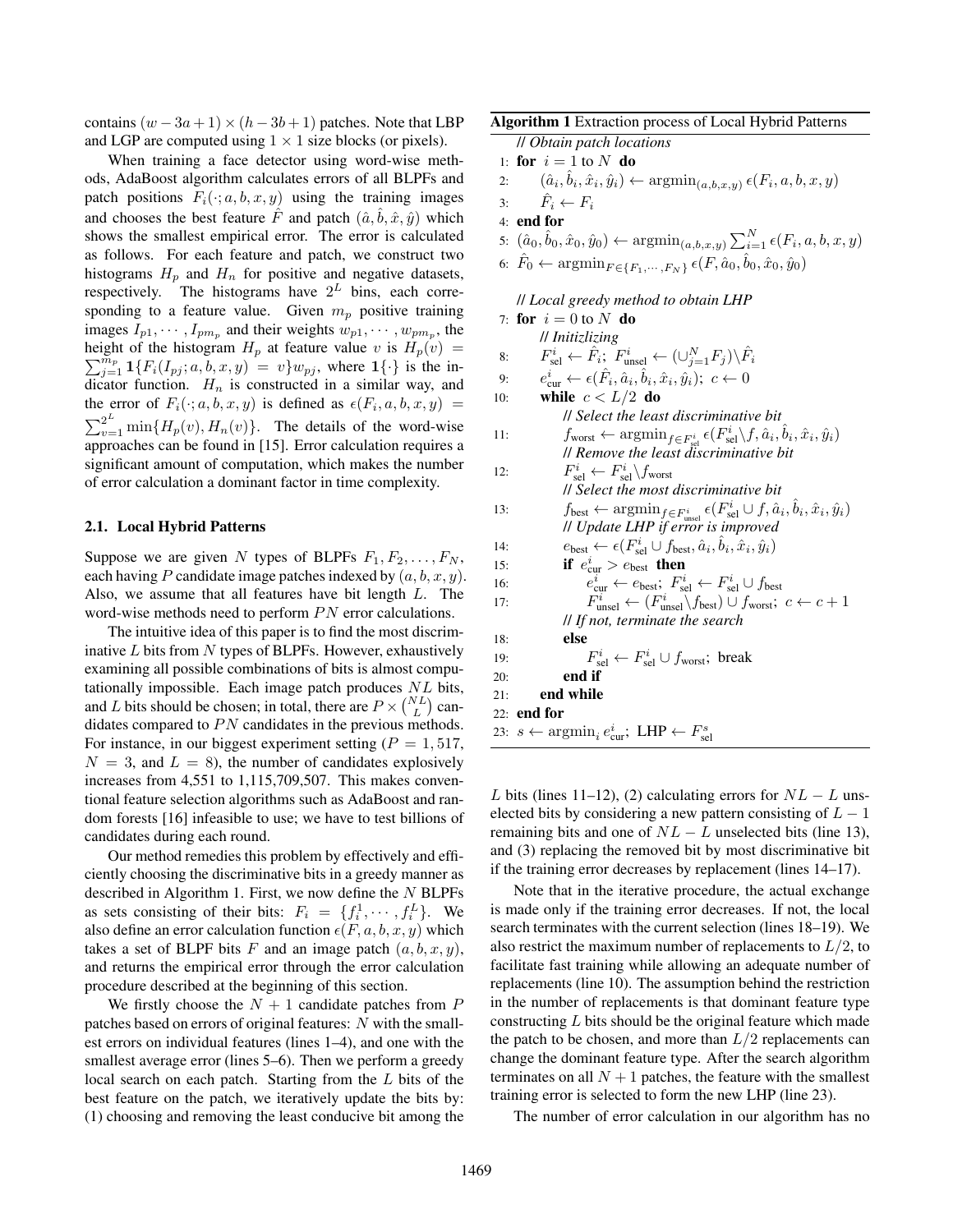

Fig. 1. Values of LBP, LGP, and MLBP for three similar patches.



Fig. 2. Selected position of LBP, LGP, and MLBP up to third and fourth stages.

large difference compared to previous methods. At first,  $PN$ error calculations are needed to select the  $N + 1$  patches. At each iteration of the local search, L calculations are done for selecting the worst selected bit, and  $NL - L$  for selecting the best unselected bit. The search is performed for at most  $L/2$ steps. Thus, there are at most  $PN + (N + 1) \times (L + NL L \times L/2 = PN + L^2 N(N+1)/2$  error calculations throughout our algorithm. In our example, this number evaluates to 4,935, which is an 8.4% increase compared to 4,551.

This small increase in training time can be justified by smaller empirical errors. We initialized the local search with the best original features and made replacements only when there is improvement on training error. This enables us to guarantee that generated LHP always has smaller or equal training error compared to word-wise methods. In AdaBoost algorithm, smaller training error leads to higher probability of training examples having large margins, which again leads to smaller upper bound on test error with high probability [17]. Thus, detectors trained using our algorithm are highly likely to have lower test error than word-wise methods.

#### 2.2. Binary Local Pattern Features for LHP

In this paper, we generate the LHP by combining bits of LBP, LGP, MLBP, and their multi-block extensions. The MLBP is identical to the original LBP except that it uses the mean intensity value of neighboring pixels instead of the center pixel value. In fact, the MLBP does not involve center pixel values.

The MLBP is more robust to illumination and small location variation than both LBP and LGP. Consider the three image patches shown in Figure 1. The patches with different center values can be thought as parts of face edges captured from different facial images. Both the LBPs and LGPs obtained from the patches differ completely, while the MLBP is the same for all three images.

Table 1. Experiments and detection rates at 0.1 FPPI.

| <b>Features Used</b>  | Previous | LHP.     |
|-----------------------|----------|----------|
| $LBP+LGP$             | 0.780893 | 0.784955 |
| $LBP+LGP+MI,BP$       | 0.783214 | 0.791143 |
| $MB-I$ .BP $+MB$ -LGP | 0.795011 | 0.800232 |
| MB-LBP+MB-LGP+MB-MLBP | 0.800812 | 0.804487 |

Figure 2 supports the above argument. Based on mean image of the training set, we plotted the positions of pixelbased LBP, LGP, and MLBP selected by a word-wise algorithm. The left three images show the selected positions of LBP, LGP, and MLBP, respectively, up to the third stage of the classifier. The right three show the positions up to the fourth stage. We can notice that positions of MLBP are concentrated around eyes and mouth and on the boundary of face while others are distributed more uniformly over the face.

As in the other features such as MB-LBP and MB-LGP, MLBP can be extended to a novel feature named Multi-block Mean Local Binary Patterns (MB-MLBP).

# 3. EXPERIMENTS

#### 3.1. Experimental Settings

Faces from AFLW dataset [18] were utilized for positive examples. We picked faces that have estimated yaw angle from -30° to 30°. We computed the mean face from landmarks and performed similarity transform to align the faces in the same position and direction. As a result, 10,031 faces were obtained from the dataset. Among them, 7,531 faces were randomly chosen for training dataset, and the rest were used for validation. We also augmented the dataset with modification to the original images such as scaling, rotation, translation, and reflection. At last, the images were resized and cropped into  $22 \times 24$  size gray-scale images. In this way, we obtained 75,310 training images and 25,000 validation images.

For negative examples, we gathered from the Internet 68,073 images that do not contain faces. Among them, we used 58,073 for training dataset pool and 10,000 for validation. We sampled 100,000 images with size  $22 \times 24$  for negative training dataset, which was replaced with false positives of the cascade after each stage. For negative validation dataset we used 1,000,000 images drawn from validation dataset pool.

When training the stages of the cascade, we generated 25, 60, 120, and 400 weak classifiers for first, second, third, and later stages, respectively. We trained face detectors using different selections of features and algorithms. For those utilizing multi-block BLPFs, we limited block sizes to be either one of  $1 \times 1$ ,  $1 \times 2$ ,  $2 \times 1$ , and  $2 \times 2$ .

For evaluation of face detectors, ROC curves were obtained using FDDB dataset [19], in both discrete and continu-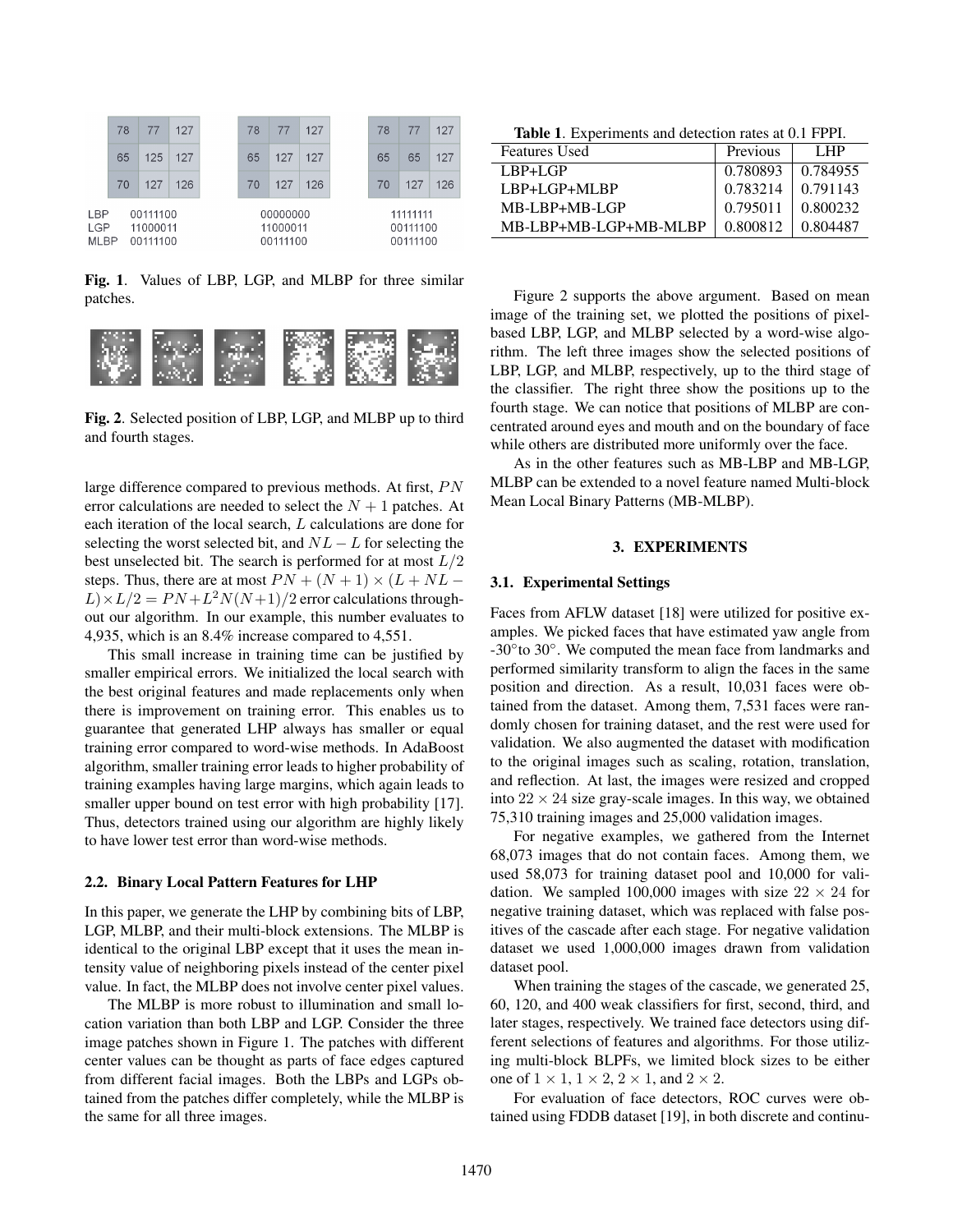

Fig. 3. Comparison results of LHP with the state-of-the-art algorithms on MIT+CMU dataset.

ous scores. The detection rate at 0.1 false positives per image (FPPI) was obtained for quantitative comparison. Due to limited space, we only present results measured in discrete score. Continuous score results showed largely the same trends.

#### 3.2. Experimental Results

Comparison with Single Features. We trained face detectors using single type of BLPFs; LBP, LGP and MLBP. Their detection rates on FDDB at 0.1 FPPI were 0.766196, 0.682073, and 0.774512, respectively. We believe that this result is due to the robustness MLBP in detecting edges, as previously mentioned.

Comparison with Multiple Features. We trained face detectors using different sets of features for both previous word-wise algorithm [14] and our bit-wise approach. The feature sets and detection rates at 0.1 FPPI are illustrated in Table 1. The first two rows show the results with pixel-based features, and the last two show multi-block  $(a, b \in \{1, 2\})$ results. The comparison results reveal that LHP consistently shows higher detection rates than the word-wise algorithm for all feature combinations.

Performance on Test Benchmarks. To compare the LHP with the other state-of-the-art algorithms, we conducted the experiment on two widely used datasets. For LHP, the results from the configuration in the last row of Table 1 are reported.

The first benchmark was MIT+CMU dataset [20]. The MIT+CMU dataset contains 130 gray-scale images with 507 frontal faces. ROC curves of our detector and other classifiers [21, 14, 22, 1] are depicted in Figure 3. Our result was comparable to other state-of-the-art classifiers, and it even outperformed all of them above 0.125 FPPI range.



Fig. 4. Comparison results of LHP with the state-of-the-art algorithms on FDDB dataset.

Comparison results of LHP with the state-of-the-art algorithms on FDDB dataset are shown in Figure 4. Even though some state-of-the-art results [23, 24, 21] performed slightly better than LHP, it should be emphasized that they considered several face detectors for multi-view face detection [21] or trained detectors on multi-view face examples [23, 24], while we only considered a single face detector for frontal faces. Our method showed the best performance among frontal detectors, and even outperformed other recent results using multi-view face detectors [25, 26].

#### 4. CONCLUSION

In this paper, we have presented the proposed LHP and the local greedy algorithm for extracting LHP. The LHP is designed by a combination of the most discriminative bits from a candidate BLPF pool consisting of LBP, LGP, and MLBP. In the LHP generation process, the bits of LHP are initialized into one of the BLPFs and are iteratively updated by replacing the least discriminative bit with the most discriminative bit from all the candidate BLPFs. The proposed LHP is guaranteed to give smaller empirical error than any previously proposed combination of BLPFs considered in the pool, with only a small increase in computation. Experimental comparison on MIT+CMU and FDDB benchmark datasets for different sets of features consistently show that the LHP performs better than previously proposed features and combination methods under the AdaBoost face detection framework.

# 5. REFERENCES

[1] P. Viola and M. J. Jones, "Robust real-time face detection," *International Journal of Computer Vision*, vol. 57, no. 2, pp. 137–154, 2004.